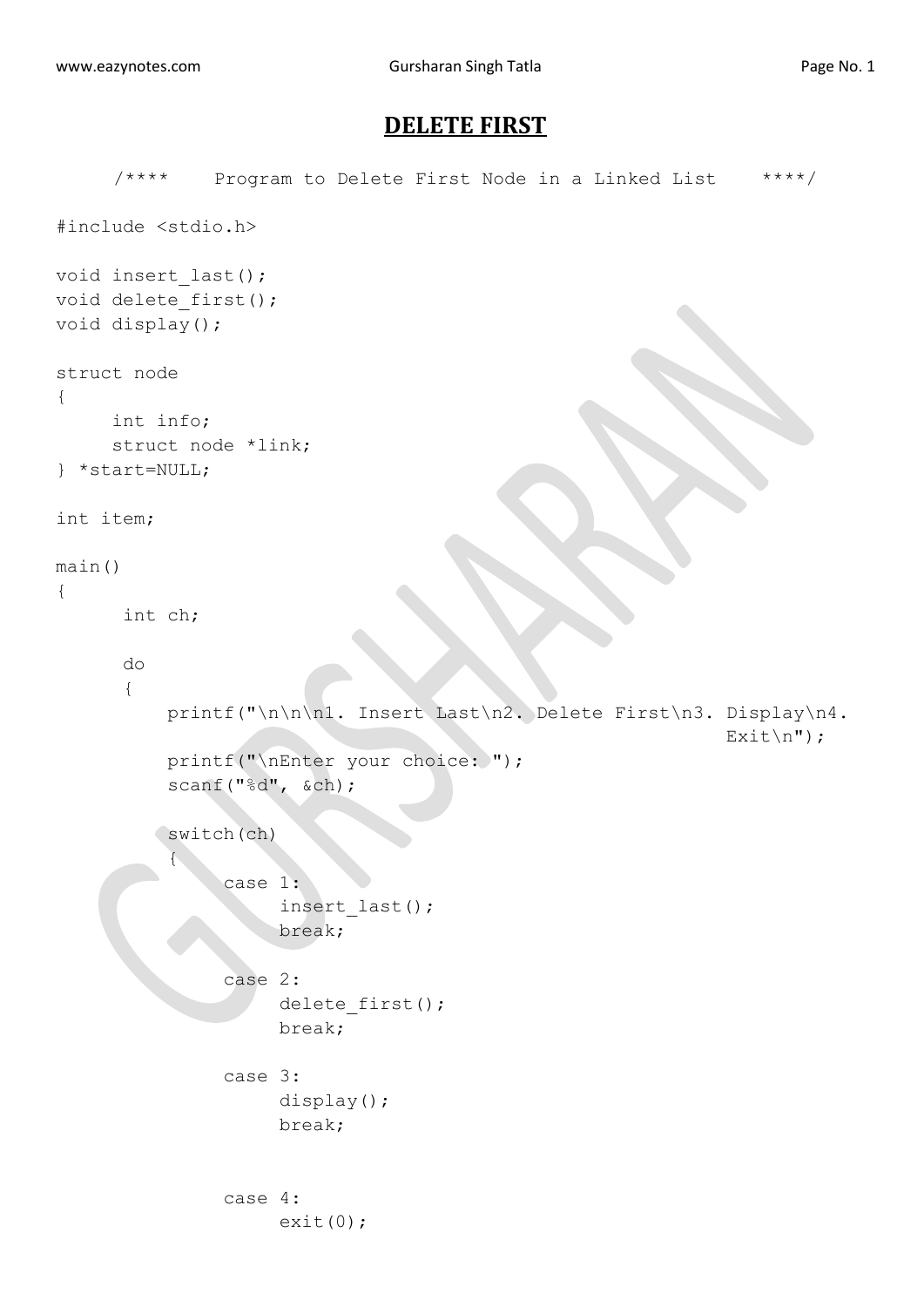```
 default:
                    printf("\n\nInvalid choice: Please try again.\n");
 }
       } while (1);
}
void insert_last()
{
     struct node *ptr;
     printf("\n\nEnter item: ");
     scanf("%d", &item);
     if(start == NULL){
          start = (struct node *)malloc(sizeof(struct node));
          start->info = item;
          start->link = NULL;
     }
     else
     {
          ptr = start;
           while (ptr->link != NULL)
                 ptr = ptr->link;
           ptr->link = (struct node *)malloc(sizeof(struct node));
           ptr = ptr->link;
          ptr->info = item;
          ptr->link = NULL;}
     printf("\nItem inserted: %d\n", item);
}
void delete_first()
{
      struct node *ptr;
     if (s\tan t == NULL)printf("\n\nLinked list is empty.\n");
      else
      {
           ptr = start;
           item = start->info;
           start = start->link;
           free(ptr);
```